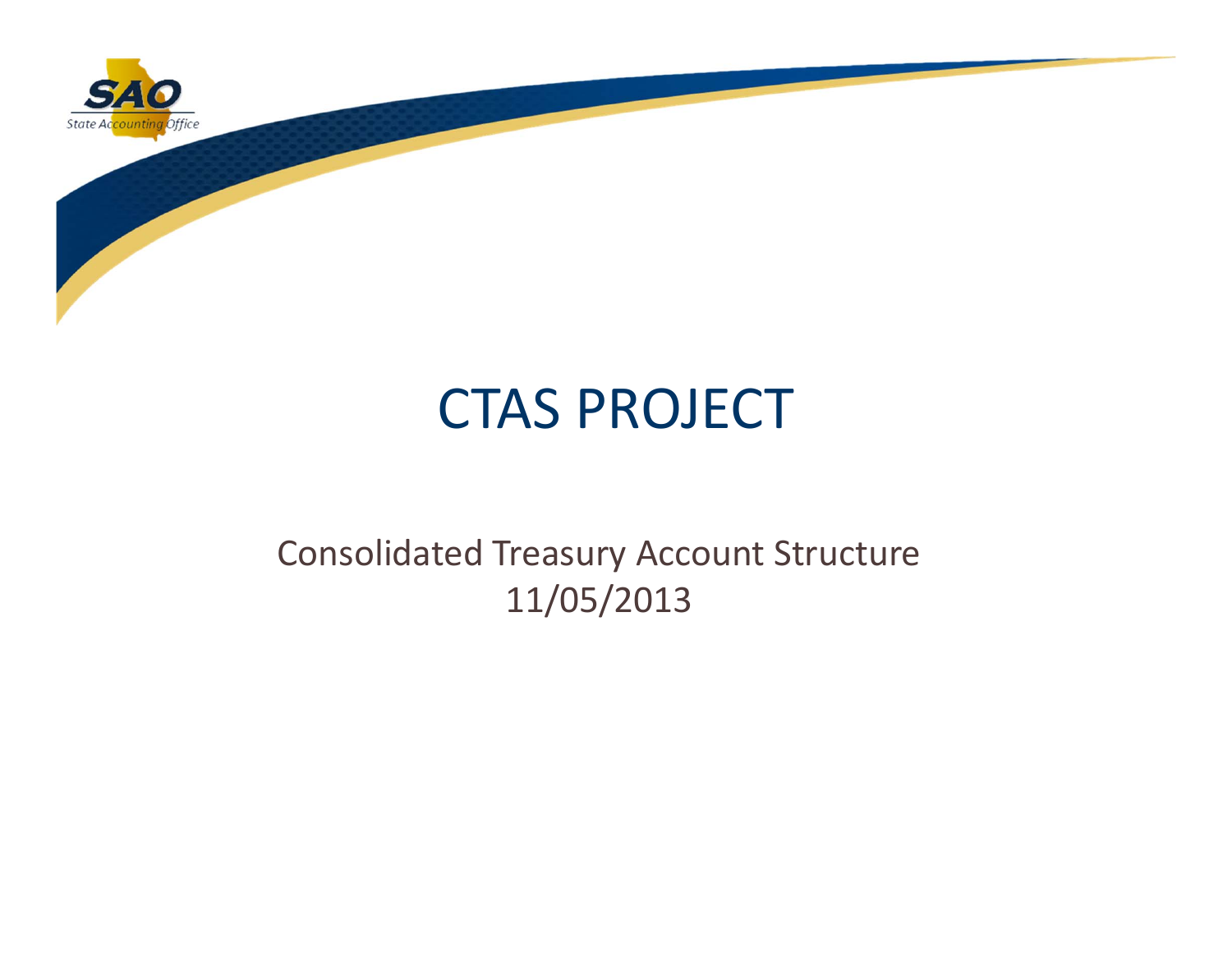# WHY DE‐CUSTOMIZATION

- Concentrating cash to maximize earnings
- Improve liquidity
- Agency control over payroll and disbursement accounts
- Limited technical support required
- Creates operational and system efficiencies
- Solution that works for entire state

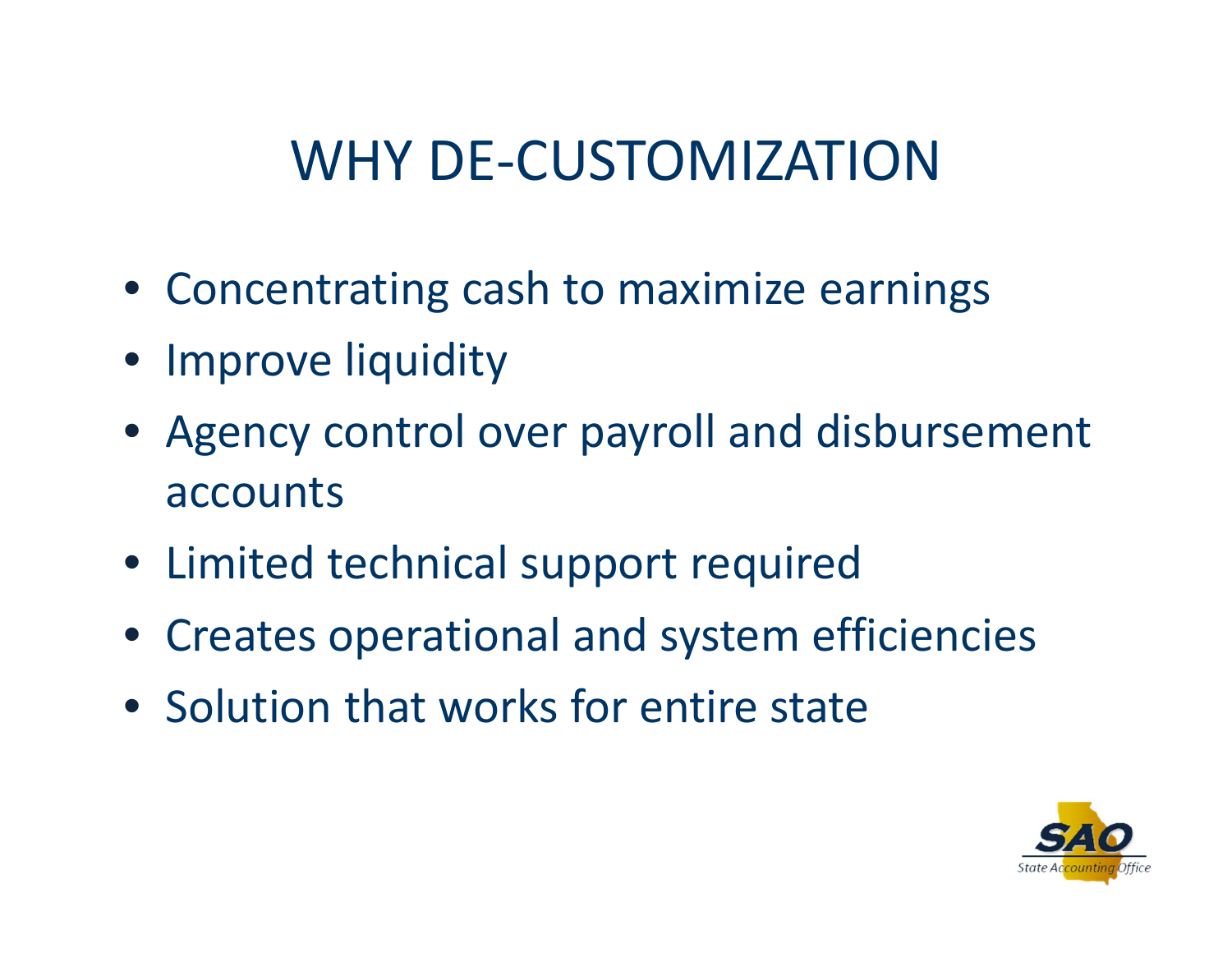## **CHANGES**

- •Closing Bank of America depository bank account
- •Closing Wells Fargo disbursement and payroll accounts
- $\bullet$  JP Morgan Chase is new bank for operating and payroll accounts
- •New funding guidelines (TBD)
- •• Remote deposit capability
- •Agency will set pay‐cycles
- •**•** Bank reconciliation performed by agency
- • Agency will handle all void/reissue/payment cancellations for disbursement and payroll accounts

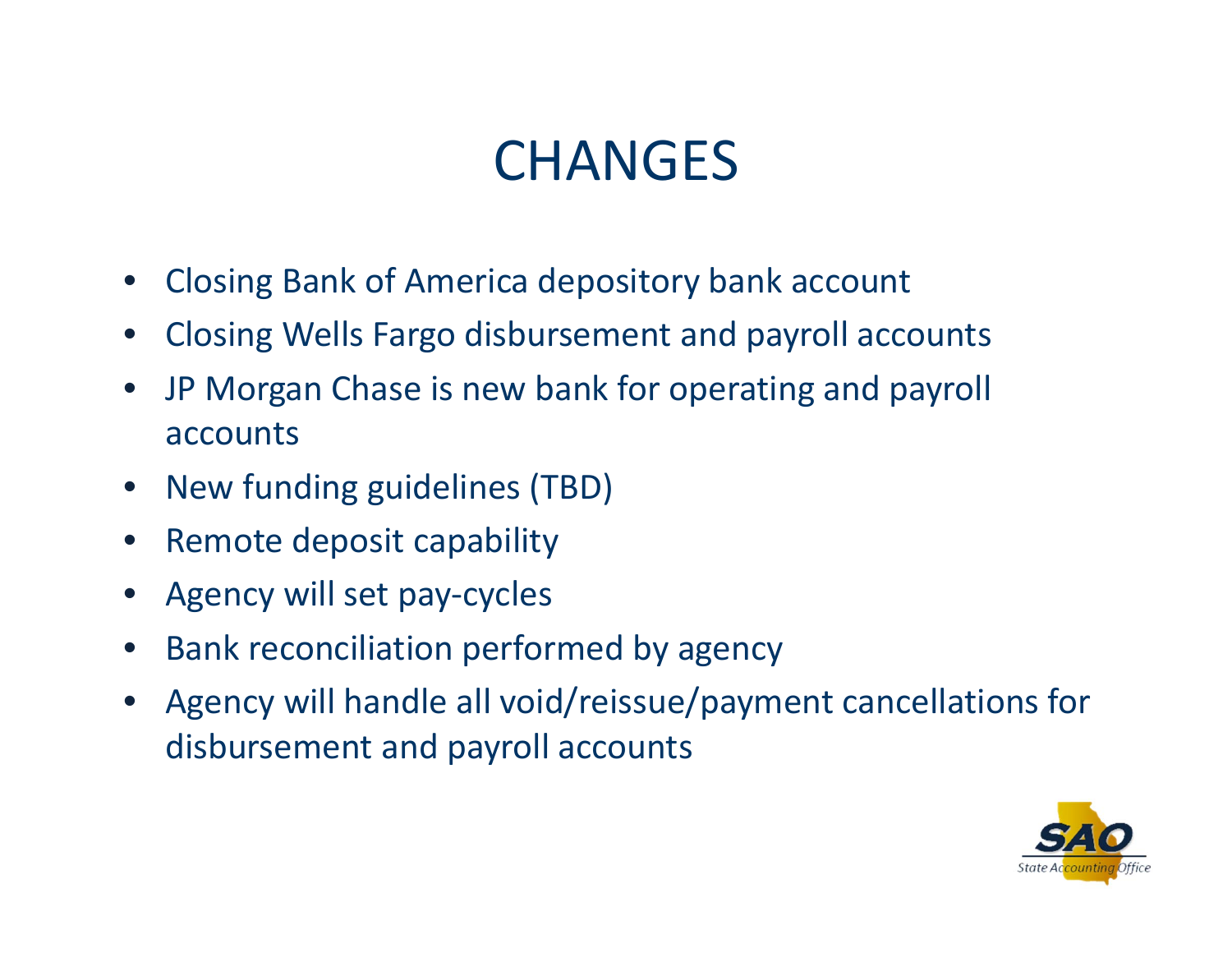# PREPARATION

- Temp hired to research outstanding checks
	- $\mathcal{L}_{\mathcal{A}}$  $-$  Is invoice still outstanding?
	- Was check reissued?
	- Does check need to be voided?
- Ensure that you are paying most vendors via ACH
- Work to convert vendors to ACH
- Save/Print reports prior to go live to preserve historical data
- Clear outstanding receivables

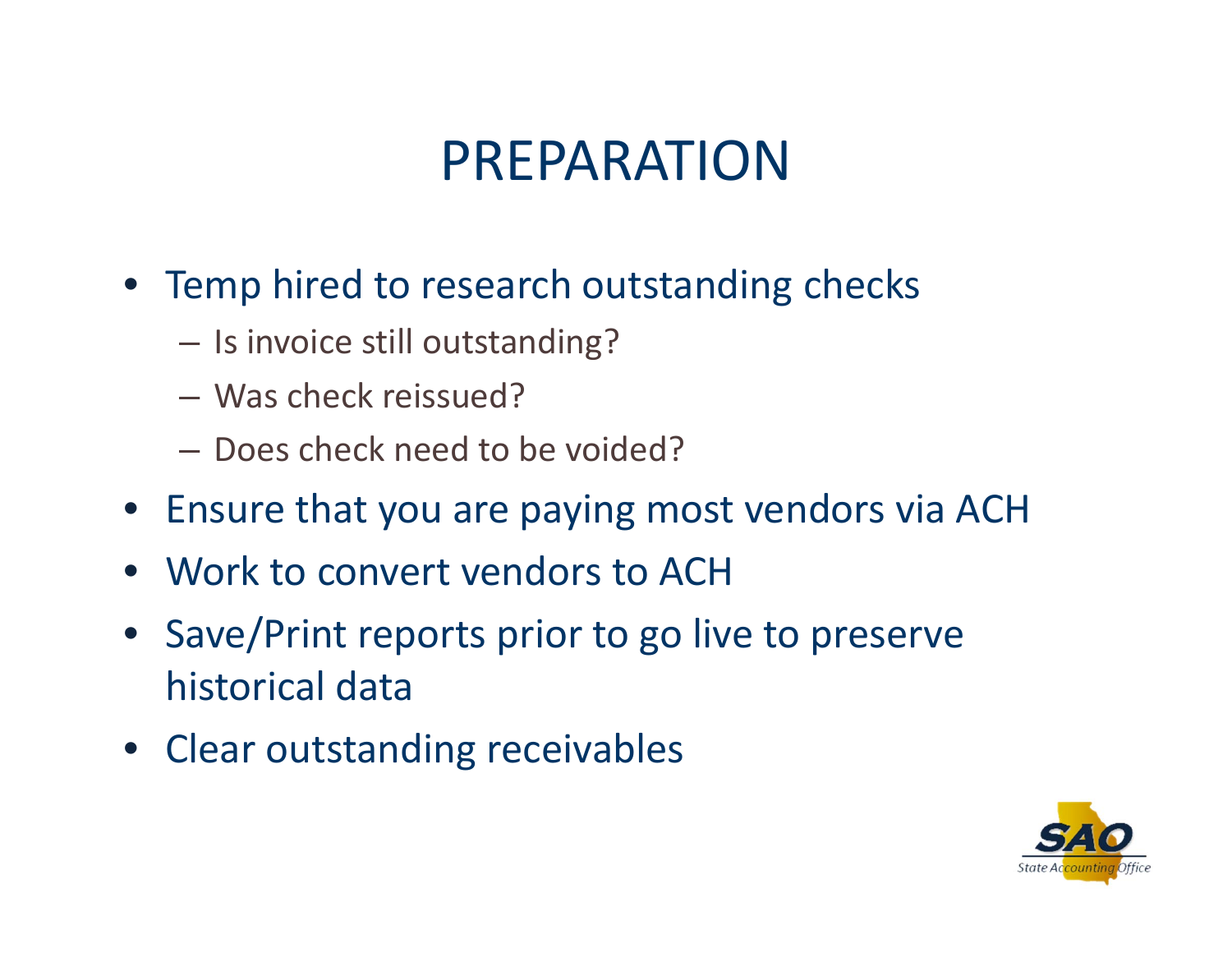# TIMELINE

- Business Process Training—January
- UAT—January
- J.P. Morgan Chase Online Access Training—TBD
- Image Deposit Direct Training—TBD
- Go‐Live—February 3, 2014